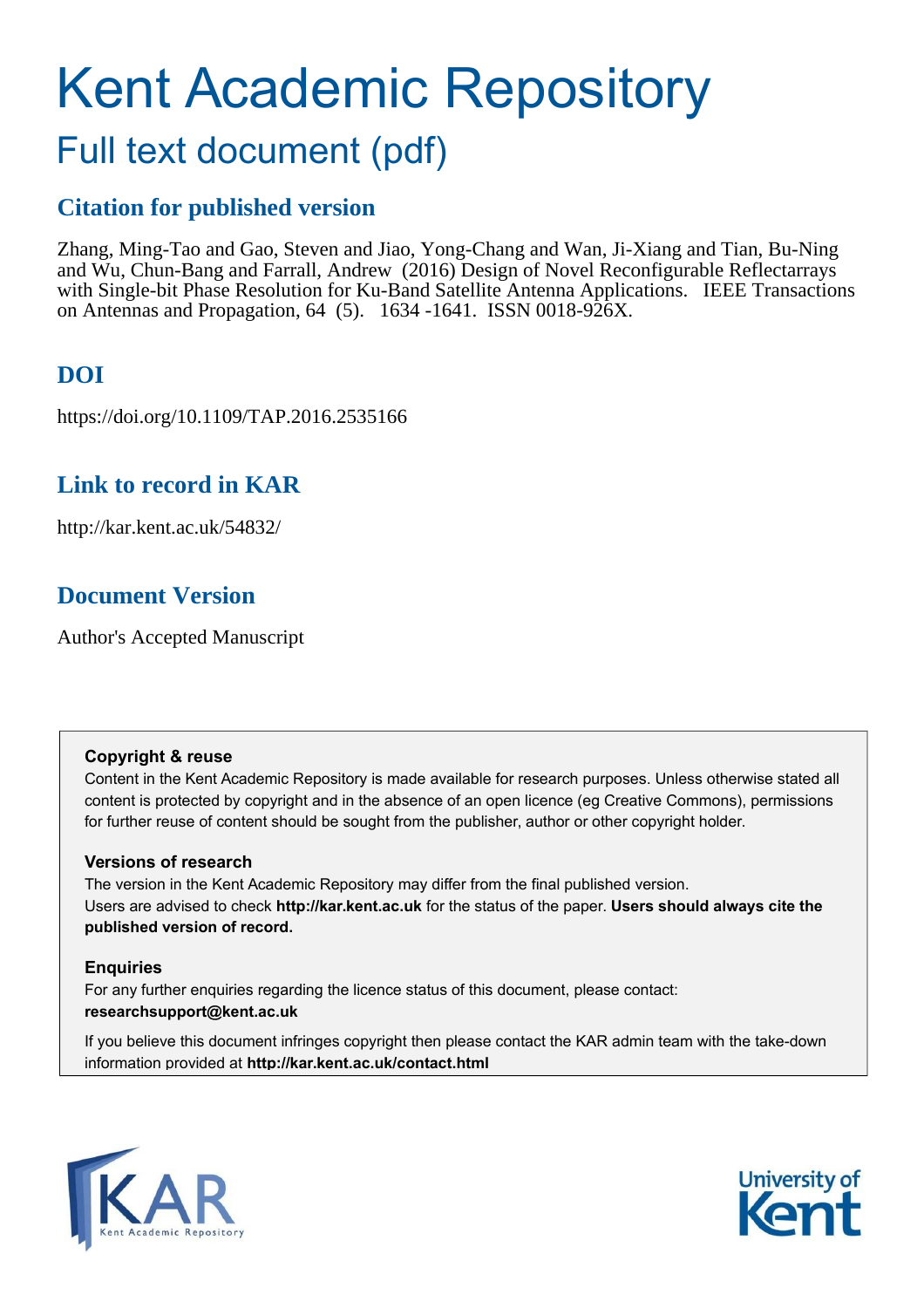# Design of Novel Reconfigurable Reflectarrays with Single-bit Phase Resolution for Ku-Band Satellite Antenna Applications

#### Ming-Tao Zhang, *Member, IEEE*, Steven Gao, *Member, IEEE*, Yong-Chang Jiao, *Senior Member, IEEE*, Ji-Xiang Wan, Bu-Ning Tian, Chun-Bang Wu, and Andrew-John Farrall, *Student Member, IEEE*

*Abstract***—Reconfigurable reflectarray antennas operating in Ku-band are presented in this paper. First, a novel multilayer unit-cell based on polarization turning concept is proposed to achieve the single-bit phase shift required for reconfigurable reflectarray applications. The principle of the unit-cell is discussed using the current model and the space match condition, along with simulations to corroborate the design and performance criteria. Then, an offset-fed configuration is developed to verify performance of the unit-cell in antenna application, and its polarization transformation property is elaborated. Finally, an offset-fed reflectarray with 10×10 elements is developed and fabricated. The dual-polarized antenna utilizes the control code matrices to accomplish a wide angle beam-scanning. A full wave analysis is applied to the reflectarray, and detailed results are presented and discussed. This electronically steerable reflectarray antenna has significant potential for satellite applications, due to its wide operating band, simple control and beam-scanning capability.** 

*Index Terms***—Reflectarrays, reconfigurable antennas, single-bit, phase shift, polarization twist, beam-scanning.** 

#### I. INTRODUCTION

ECONFIGURABLE reflectarray antennas (RRAs) are an RECONFIGURABLE reflectarray antennas (RRAs) are an Remerging technology that has recently shown promise for advanced satellite communications. For space applications, reconfigurability of antennas is critical for flexible payload, due to the potential changes of requirements and multifunctional operation modes during the satellites lifetime. Space antennas with beam-scanning or beam-switching capabilities are anticipated for future communications systems. RRAs offer the beam-scanning function with high gain and high resolution, making them an ideal choice for space applications. Compared with active phased array antennas, RRAs show potential for reducing cost of space antennas, which will enable

This work was supported by China Scholarship Council and Xi'an Institute of Space Radio Technology.

M.-T. Zhang is with the Xi'an Institute of Space Radio Technology, Xi'an 710100, P. R. China and also with the School of Engineering and Digital Arts, University of Kent, Canterbury, CT2 7NT, UK (email: mtzhang@126.com).

S. Gao and A.J. Farrall are with the School of Engineering and Digital Arts, University of Kent, Canterbury, CT2 7NT, UK (email: s.gao@kent.ac.uk).

Yong-Chang Jiao is with the National Key Laboratory of Antennas and Microwave Technology, Xidian University, Xi'an 710071, P. R. China (email: ychjiao@xidian.edu.cn).

J.X. Wan, B.-N. Tian and C.-B. Wu are with the Xi'an Institute of Space Radio Technology, Xi'an 710100, P. R. China.

development of larger aperture antennas with higher resolutions. The loss increment in the beam-forming network and the high cost in active phased array antenna systems make them less favorable. In recent years, many RRAs [1] were proposed, in which PIN diodes, RF MEMS, varactors, liquid crystals (LC) and ferroelectric thin films are used [2]. RRAs are now a viable alternative choice of antenna offering not only beam-steering capabilities, but also many other flexible functions.

Typically, for a RRA, there is a trade-off between two major factors: reconfigurability and complexity. Normally a fast pattern reconfiguration is necessary for realizing flexible real-time radio systems, and for switching between different antenna operational modes. High performance requirements, such as high directivity and narrow beam, imply that the antennas need very large apertures. These properties can be achieved by large antennas with electronic beam scanning in wide angle ranges, however this increases complexity and hence the cost. Reflectarrays with single-bit phase shift for beam-scanning [3-5] have attracted attention due to their ability for balancing between the pattern reconfiguration and the beam-control simplification. Thus, elementary cells with single-bit phase resolution  $(0^{\circ}/180^{\circ})$  are identified as a means for realizing and controlling RRAs. Based on the polarization turning concept, the elementary cells could achieve a flat phase-shift response in the operating pass band defined by the impedance match and power conversion between two orthogonal polarizations, compared with designs based on the tunable resonator approach [6].

In this paper, a novel Ku-band RRA based on a new type of polarization turning unit-cell, with single-bit phase resolution is proposed. By using the unit-cell, a linearly polarized incident wave can be transformed into the orthogonal linearly polarized reflected wave in the operating frequencies. Based on the polarization turning technique, PIN diodes in the unit-cell along with its symmetrical structure, allows switching between two states of +5V and -5V (biasing voltages), giving the ability of a 1-bit phase-resolution. Thanks to its symmetrical structure, the dual-polarized unit-cell for RRA can not only reflect the linearly polarized incident wave, but also form the circularly polarized wave. The proposed unit-cell has a number of technical advantages compared with existing unit-cells. In the offset-fed reflectarray configuration, the beam is scanning by controlling biasing voltages among the array elements, and the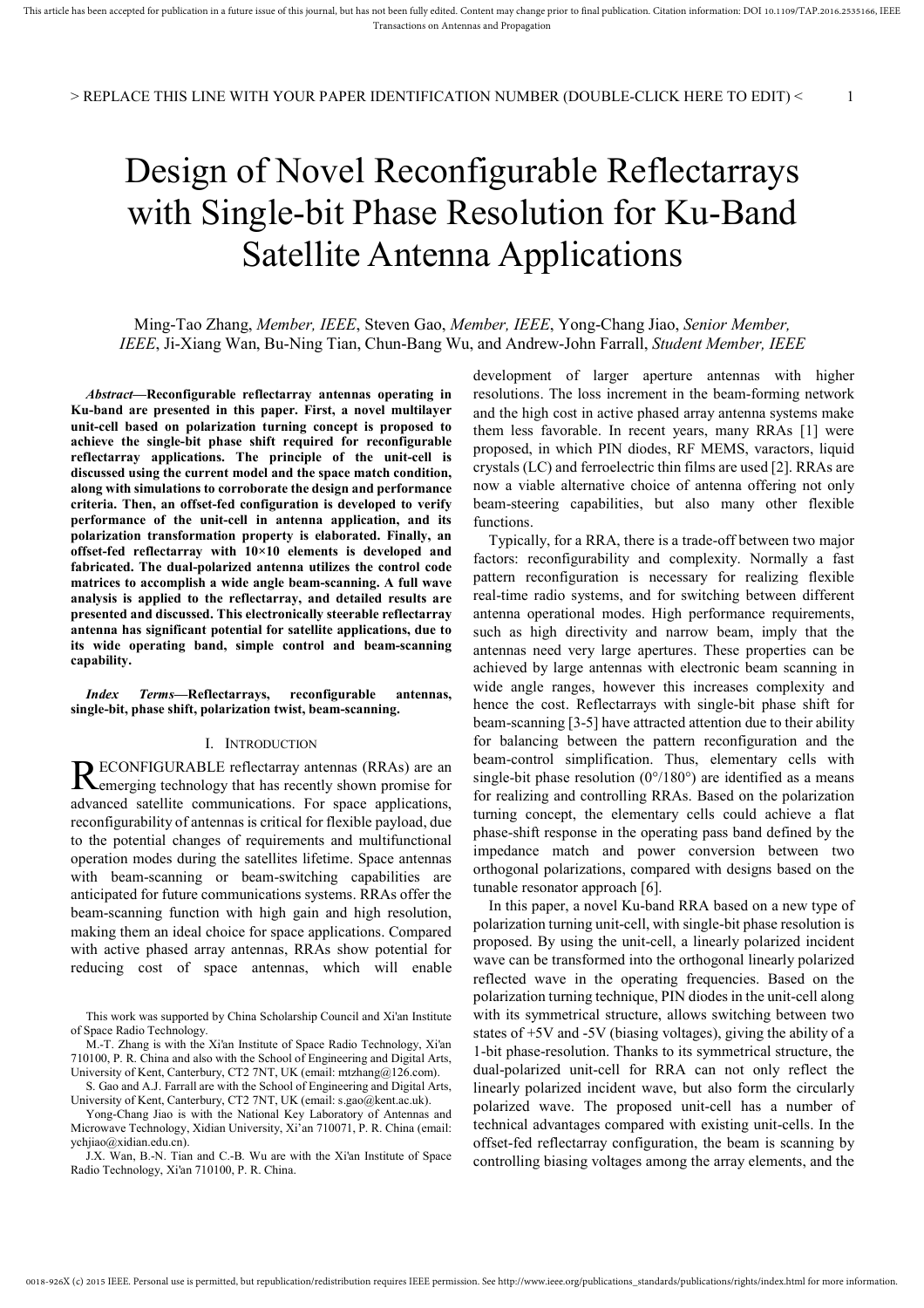circularly polarized beam may also be formed when the horn feed is circularly polarized.

This paper is organized as follows. In Section II, the novel unit-cell and its scattering characteristics are presented. In Section III, the offset-fed RRA with the proposed unit-cell is presented. The offset-fed RRA is analyzed in Section IV, and the simulated results are evaluated. Measurements are also presented to verify the design. We finally conclude our paper in Section V.

#### II. THE REFLECTARRAY UNIT-CELL

 The conventional RRA design based on the tunable approach [6] contributes a frequency dependent phase shift that will degrade antenna performance for applications designed to cover the complete Ku Tx/Rx band. Therefore, the polarization turning concept introduced in this paper is preferred because it provides a flat phase-shift response that is independent of frequency in the operating band defined by the impedance match and power conversion. In two states corresponding to positive and negative voltages, polarization of the reflected electric fields is twisted by  $\pm 90^\circ$  angle with respect to the linear polarization of the incident field, however the state is distinguished by the polarization-twist direction. Because of its symmetrical structure, the electric field of the reflected waves from this unit-cell in both states after the polarization turning is in the same line, but of opposite direction. That is to say, the corresponding phase difference between these two states is 180°, thus the 1-bit phase shift can be realized based on the polarization turning concept for RRAs. The different direction of the polarization twist is controlled by PIN diodes, and the symmetrical structure endows the unit-cell with 1-bit phase resolution for RRAs.

In the RRA unit-cell design, the multilayer PCB structures with an air gap layer, resonant patches and the coaxial DC voltage circuit are built. Configuration diagrams are shown in Fig. 1. The multi-layer structure consists of Rogers Duroid 5880 substrates of different thicknesses with relative permittivity  $\varepsilon_r = 2.2$  and low loss tangent. Defined by their functions, the unit-cell mainly consists of 4 parts, the impedance-match layer (0.508-mm thick), the polarization-turning layer (0.508-mm thick), the coupling layer (0.787-mm thick), and the RF-DC isolation circuitry. Four PIN diodes are placed on 4 microstrip lines in the polarization-turning layer to obtain a Single Pole Double Throw (SPDT) configuration, which supplies two states for reflecting the linearly polarized incident wave. Different orientations of 2 pairs (each with 2 PIN diodes) fixed on the radial line can turn the linear polarization of the incident wave into its orthogonal linear polarization.

In the performance assessment, equivalent circuits for the applied PIN diodes including package effects, such as series inductance, total reverse bias capacitance at -5V and forward series resistance at +5V, provided by the manufacturer, are considered and modeled. PIN diode losses are also taken into account. Special settings of PIN diodes give the unit-cell two different RF parameters at corresponding +5V or -5V bias voltage. Four PIN diodes in Fig. 1 (b) are defined by numbers in

 $\{1, 2, 3, 4\}$ . If  $+5V$  biasing voltage is exerted at the control point, corresponding to state "1", the diode array will manifest state {"off", "on", "off", "on"} in the diode-switch array. While -5V biasing voltage is exerted at the control point defined as state "0", the diode array will manifest state {"on", "off", "on", "off"}. Two states of bias voltages, forward voltage and reverse bias voltage, are switched for each pair of PIN diodes. This enables the unit-cell to control the induced currents and the reflected electric field by applying different biasing voltages,  $+5V$  and  $-5V$ .



Fig. 1. Configuration and geometry of the proposed reconfigurable reflectarray unit-cell based on the polarization turning concept. (a) 3D-view, (b) Top-view, (c) Side-view, (d) Impedance-match layer, (e) Coupling layer, and (f) Polarization-turning layer.

PIN diodes are laid symmetrically in two diagonal lines on a square grid to control the induced currents. Polarization of one PIN diode pair in a diagonal line is radial, and the other is contrary.



Fig. 2. Diagram of the incident and reflected fields with the induced currents in the unit-cell of the polarization twist.

According to the constitutive relation  $\vec{J} = \sigma \cdot \vec{E}$  in Maxwell's equations, the surface current is calculated. When the incident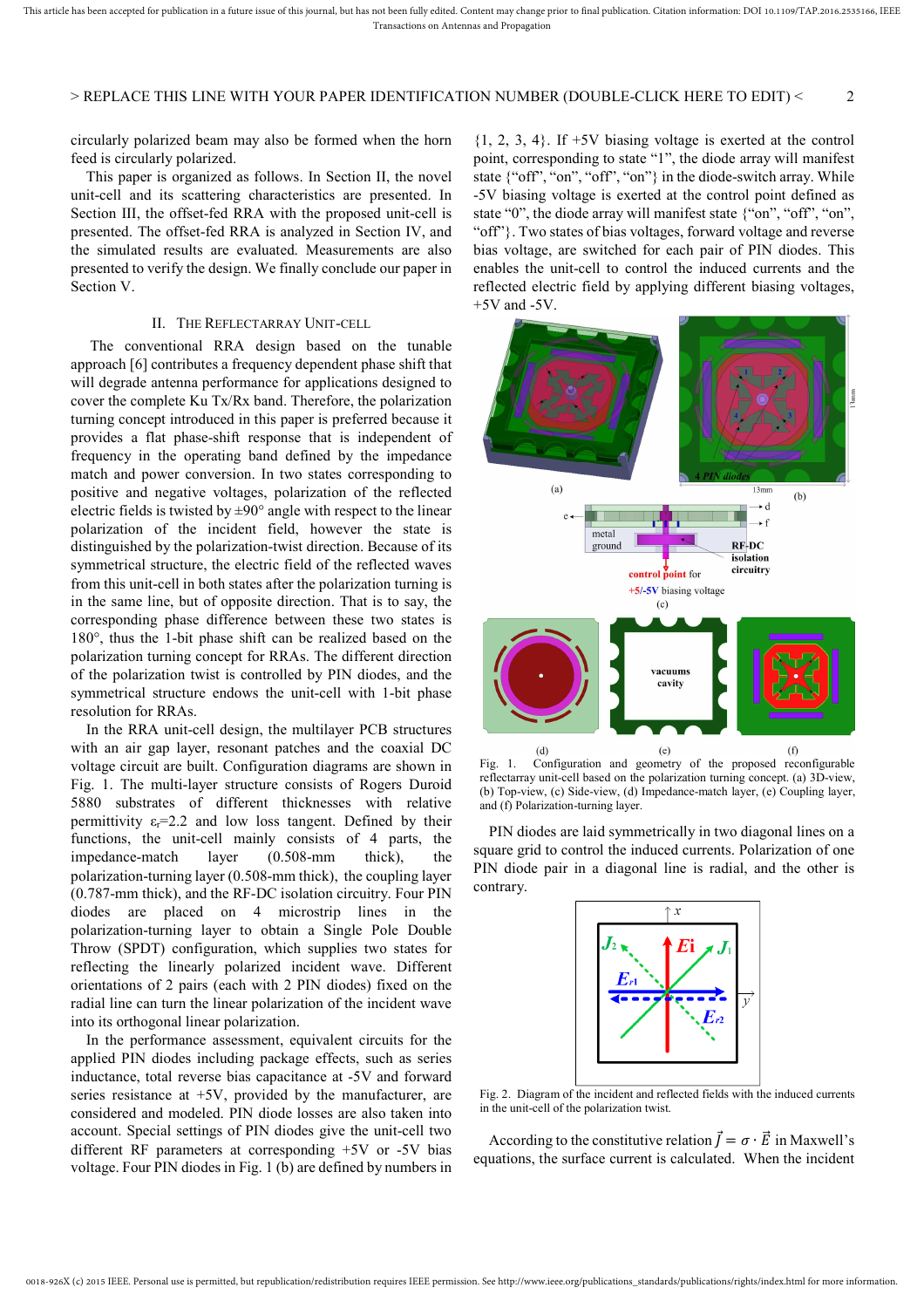field  $\vec{E}_i = E_x \hat{x}$  (or  $E_y \hat{y}$ ) is impinging upon the unit-cell, the reflected field  $\vec{E}_r$  can be formed for the states respectively. For state "1" of the polarization twist, the current distribution on the patches in the polarization-turning layer is defined as

$$
\vec{J}_1 = J_{1x}\hat{x} + J_{1y}\hat{y}, \ \vec{J}_1 = \sigma \cdot (\vec{E}_t + \vec{E}_{r1}).
$$
 (1)

In the same way, for state "0", the current is defined as

$$
\vec{J}_2 = J_{2x}\hat{x} + J_{2y}\hat{y}, \ \vec{J}_2 = \sigma \cdot (\vec{E}_i + \vec{E}_{r2}).
$$
 (2)  
Due to the symmetrical structure and the special locations of  
the diodes, currents on the patches in the polarization turning  
layer in two states flow in the orientations of  $\hat{x} \pm \hat{y}$   
respectively, as shown in Fig. 2, which comply with the  
following equations

$$
J_{1x} = J_{2x}, J_{1y} = -J_{2y}
$$
 (3)

Adding (1) and (2) side by side, we obtain

$$
(J_{1x} + J_{2x})\hat{x} + (J_{1y} + J_{2y})\hat{y} = \sigma \cdot (2E_x\hat{x} + \vec{E}_{r1} + \vec{E}_{r2})
$$

$$
(J_{1x} + J_{2x})\hat{x} = 2\sigma \cdot E_x \hat{x} + \sigma \cdot (\vec{E}_{r1} + \vec{E}_{r2})
$$
(4)  
It follows from (4) that

$$
(\vec{E}_{r1} + \vec{E}_{r2}) \cdot \hat{y} = 0 \tag{5}
$$

From the space match condition required for reflectarray, we have

$$
\vec{E}_{r1} \cdot \hat{x} = 0, \ \vec{E}_{r2} \cdot \hat{x} = 0 \tag{6}
$$

It follows from (5) and (6) that  $\vec{E}_{r1} + \vec{E}_{r2} = 0$ , i.e.

$$
\vec{E}_{r1} = -\vec{E}_{r2} \tag{7}
$$

Eqn.  $(7)$  indicates that in states "1" and "0", the phase difference of the reflected electric fields is 180°, with equal amplitudes. Hence, this is the theoretical basis for the proposed 1-bit phase-resolution scheme derived from the polarization turning concept.

 The inclined orientation of PIN diodes twists polarization of the reflected electric field by  $\pm 90^\circ$  referring to the incident field. The structural symmetry in the unit-cell offers two directions for the polarization twist, and the switchable states of two diode PIN pairs dictate whether a right-hand or left-hand directional polarization twist is performed.

By using the polarization turning concept, a Ku-band reflectarray unit-cell with 1-bit phase resolution is developed. By employing the periodic boundary condition, it is possible to assess performance of the element coupling within the array. With the plane wave excitation of the normal and oblique incidences, the unit-cell is analyzed using the commercial electromagnetic software Ansys HFSS [7].

Numerical analysis has been carried out using Floquet boundary approach for the unit-cell with size  $13\times13$ mm<sup>2</sup>. The unit-cell is excited by the plane waves, and their electric fields are perpendicular to the grid of the periodic boundaries in the model. In the pre-installing situation for the reflectarray, the oblique incidence is focused, and the unit-cell performance under 30° incidence angle needs to be evaluated. Fig. 3 (a) shows the simulated scattering parameter results for the normal and oblique incidences, showing the phase difference between the polarization transfer coefficients  $S_{21}$  in two states. The 180° step for 1-bit phase-shift resolution is confirmed in Fig. 4. To validate the unit-cell design, experiment in the waveguide simulator (WGS) is established for the 30° oblique incidence situation, and a proof-of-concept  $2\times 2$  array of the designed



Fig. 3. Scattering parameters of the proposed reflectarray unit-cell in two bias voltage states. (a) Simulation under Floquet Boundary Condition, and (b) Experiment in the waveguide simulator.

unit-cell is excited in an orthomode transducer (OMT) with aperture size  $26 \times 26$ mm<sup>2</sup>. The WGS aperture size depends on the incident angle in the simulated situation for oblique incidence. In order to maintain the integrity of unit-cells within the reflectarray, an m×n subarray is generally chosen as the sample in the WGS. In our simulation, an array with  $2\times 2$ 



Fig. 4. Simulated phase of the polarization transfer coefficients for 2 states in the proposed unit-cell excited by the incident plane wave with 30° incidence angle.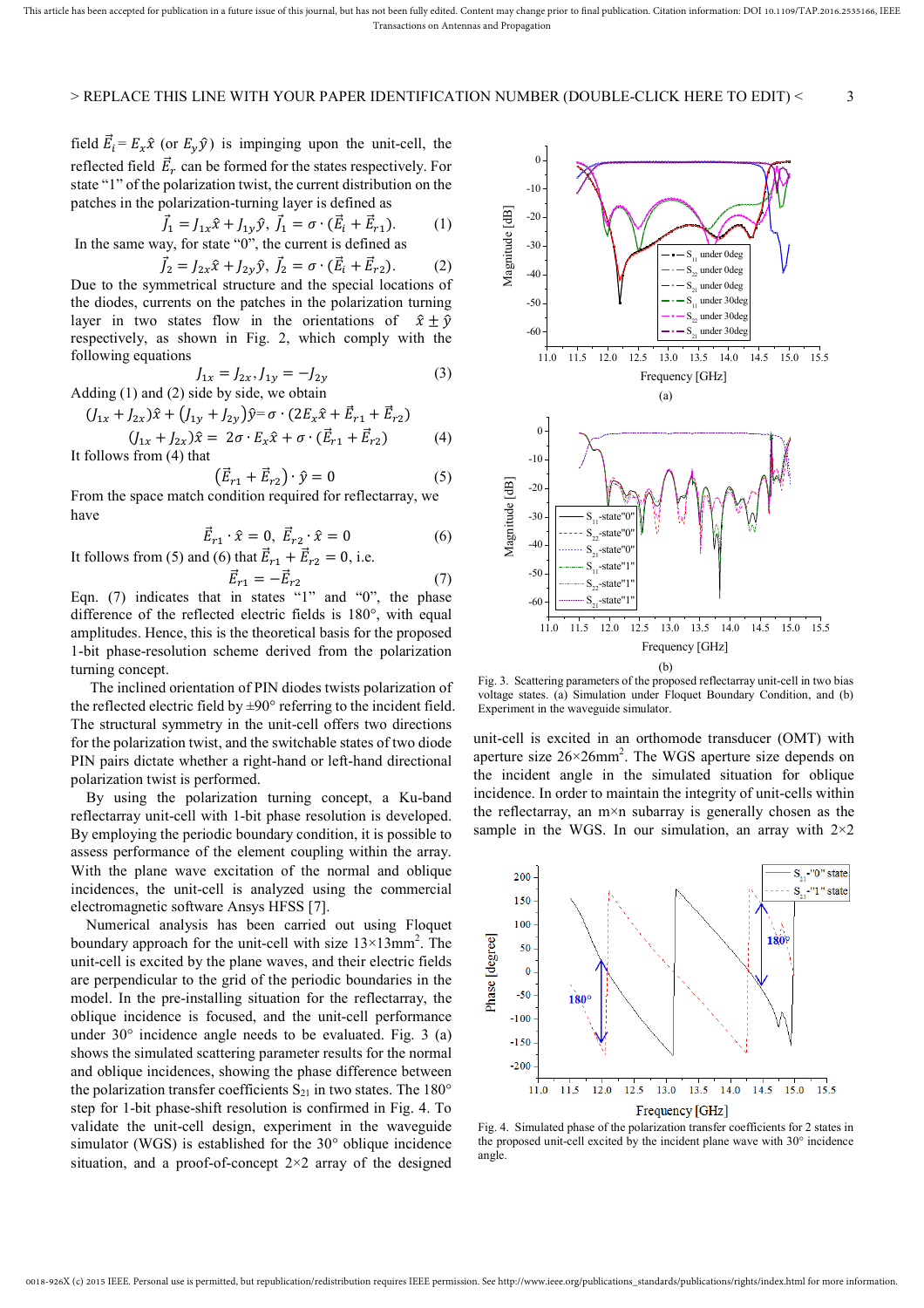unit-cells is inserted in the OMT for the dual-polarization analysis to confirm the performance with 30° oblique incidence angle. The reflections in two orthogonal polarizations and their transformation coefficients are presented in Fig. 3 (b). Due to the resonance in the cavity formed by the OMT and the sample, the scattering parameter results shown in Fig. 3(b) do not correlate completely with those from the plane wave excitation in the open air, as shown in Fig. 3(a). High order modes in the waveguide are produced for the overmoded waveguide aperture in the WGS test port for measuring the  $2\times 2$  array.

Additionally, the coaxial structure in the RF-DC isolation circuitry for biasing control increases the isolation level. Simulated results indicate that more than 36dB RF decoupling for the oblique incidence is obtained at DC-control point of the bias voltage.

Simulations and experiments using the WGS demonstrate that the unit-cell integrated with lossy PIN diodes can achieve the 1-bit phase-shift for RRAs with low loss (0.5-1dB) and low reflections (nearly -15dB) for both polarizations in an approximate 20% relative bandwidth, as shown in Fig. 3. This unit-cell is relatively simple in structure when compared with other solutions, such as the complex FR-4 cavity in [4]. The non-complex circuit layout improves the RF-DC isolation, and allows easy integration with active devices, such as PIN diodes or MEMS components. The novel unit-cell design is validated by the simulations and the scattering performance in the WGS. As is shown, the unit-cell with multilayer structure operates in the Ku band, and reflects the linearly polarized waves with the polarization turning, which can be switched by controlling the states of PIN diodes.

Compared with the unit-cell using the slot circuit described in [4], the proposed unit-cell utilizes the polarization-turning circuit based on the microstrip line, which is easily derived according the current expression from (1) to (7). The dual balance-located PIN diode pairs are connected parallel in the polarization-turning layer, thus reducing the biasing drive internal resistance. This scheme means the thermal condition for the unit-cell is improved, and the PIN diodes in this design can work more reliably. Simulated results also illustrate that the insensitivity to the incidence angle is also strengthened due to the symmetrical location of four PIN diodes on a cross-shaped microstrip. The circuitry in the polarization- turning layer for RF-DC isolation is also inspired by design of the patch antenna.

#### III. OFFSET-FED RECONFIGURABLE REFLECTARRAY ANTENNA **CONFIGURATION**

In the RRA design, the element spacing *d* is set according to the beam-scanning range. Based on the array theory [9], the grating lobe location *θGL* depends on the main beam scanning angle  $\theta$ <sup>0</sup> and the element spacing *d*. The operating frequency band for the RRA design is set as 12.0-14.5GHz, the element spacing is chosen as 13mm, about 0.63*λmin*, and the beam-scanning range is set to  $\pm 30^{\circ}$  mainly on the basis of the antenna application background. It is reckoned that the element spacing meets the criterion for beam-scanning to  $\pm 35^{\circ}$  without grating lobes. When the main beam scans to  $\pm 40^{\circ}$ , though the grating lobes will appear at the location  $\theta_{GL} = 71.6^{\circ}$ , the

roll-off of the element scattering pattern attenuates the grating lobe, and the array configuration assigns this RRA with the ability of  $\pm 40^{\circ}$  scanning range.



Fig. 5. Configuration and geometry of the offset-fed reconfigurable reflectarray antenna using the stepped circular horn.

 By using the novel unit-cell with single-bit phase resolution, a RRA prototype with 10×10 elements is fabricated and measured to validate its beam- scanning ability. The scale of the RRA prototype should be chosen properly to confirm the design method by performance analysis. It will be a great challenge for conducting a full wave analysis (FWA) if the scale of the reflectarray increases greatly. Meanwhile, the beam with suitable angle resolution should be formed to detect the beam-scanning ability and to distinguish direction of the beam in the course of beam scanning.

To verify performance of the unit-cell with polarization twist, the offset-fed reflectarray antenna configuration for the dual polarization and the circular polarization, as shown in Fig. 5, is adopted. The offset-fed reflectarray antenna configuration [10] is of additional frequency-squint effects for the RRAs using 1-bit digital phase shifters, as discussed in [3, 11]. Due to the specular reflection characteristic of the reflecting elements [12, 13], the wave is reflected to the opposite angle from the incident angle with low error in a wider bandwidth, and the sources as well as the radiation ranges agree with the specular characteristic of the reflecting elements. The main beam could scan in a wide angular range with low squint error. As one typical option, the offset-fed antenna configuration is frequently used in the RRAs. In Fig. 5, high offset value (145mm) is set for the offset-fed RRA to eliminate the scattering from the feed, and the angle of the feed axis is 30° with respect to the normal direction of the reflectarray plane. According to this feeding method, the specular angular range is focused to investigate the beam- steering performance.

According to the polarization turning concept, when the incident field  $\vec{E}_i$  impinges upon the unit-cell, the ideal response function  $\vec{f}$  for the unit-cell defines the reflected field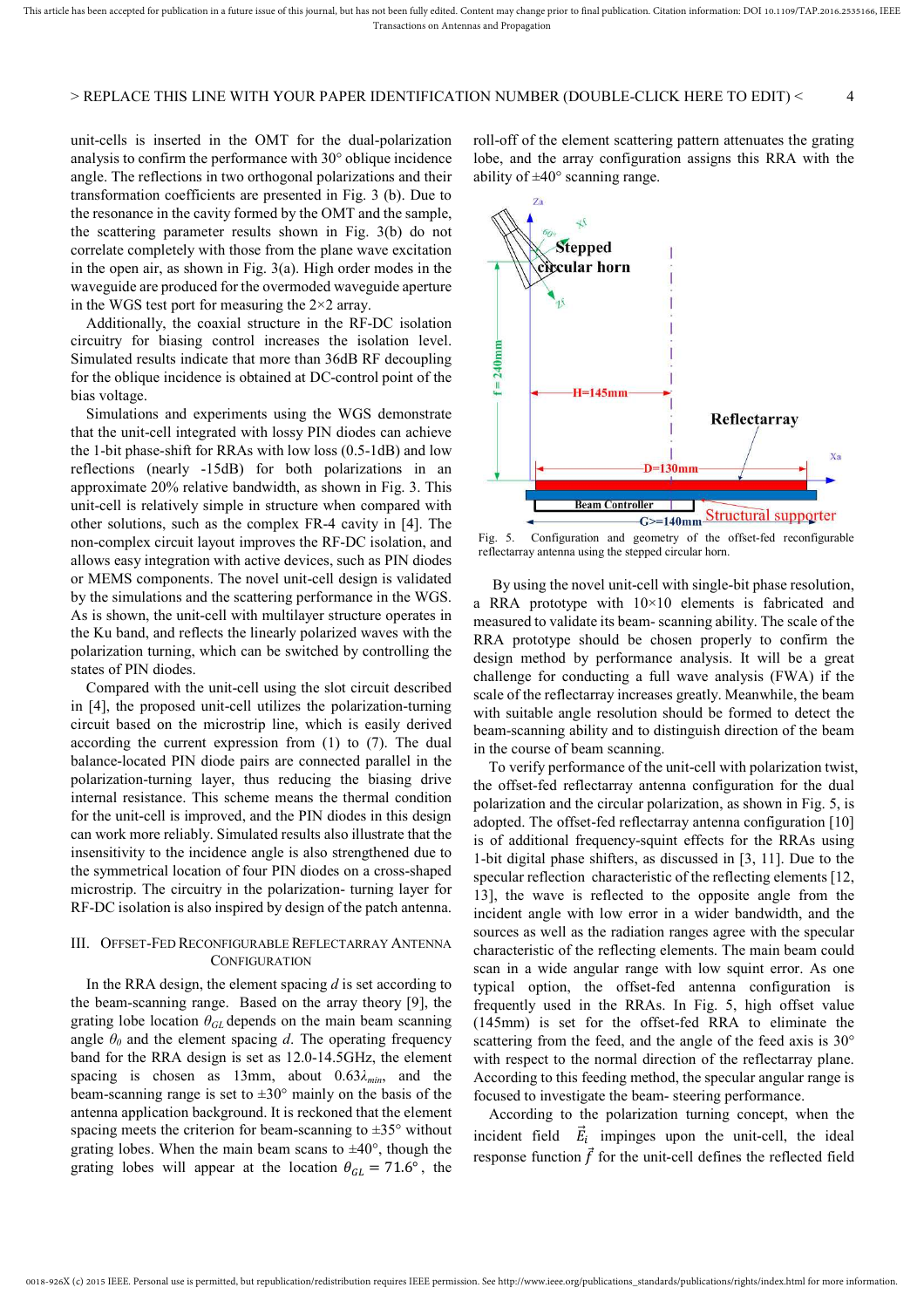$\vec{E}_r = \vec{f}(\vec{E}_i)$ . According to the reciprocity principle, neglecting the losses, the responses for the incident fields  $E_0 \hat{y}$  and  $E_0 \hat{x}$ are expressed as

$$
\vec{E}_r\big|_{E_0\hat{y}} = \vec{f}(E_0\hat{y}) = \pm E_0\hat{x}, \vec{E}_r\big|_{E_0\hat{x}} = \vec{f}(E_0\hat{x}) = \pm E_0\hat{y} \quad (8)
$$

Here symbol "±" indicates two states of the unit-cell with different directions of the polarization twist. When impinged upon by the incident field  $\vec{E}_i = E_x \hat{x} + E_y \hat{y}$ ,  $E_x \neq 0$ ,  $E_y \neq 0$ , for arbitrary polarization angle in the linearly polarized wave, the reflected field is expressed as

$$
\vec{E}_r = \vec{f}(\vec{E}_i) = \pm (E_y \hat{x} + E_x \hat{y})
$$
(9)

Clearly, the polarization of the reflected field is not orthogonal to the polarization of the incident field, if the incident field is not parallel to  $\hat{x}$  or  $\hat{y}$ , the borders of the unit-cell. We also have

$$
\left| \vec{E}_r \cdot \vec{E}_i^* \right| = \left| \pm (E_x E_y + E_y E_x) \right| = 2E_x E_y \neq 0 \tag{10}
$$

Eqn. (10) reveals that the polarization twist with perfect  $\pm 90^\circ$ angle is available for the excited plane waves only when the electric fields are perpendicular to the grid of the array, because PIN diodes are laid in two diagonal lines of the square grid. If the 45° linear polarization referenced to the square grid of the unit-cell is excited, the polarization of the reflected wave coincides with the incident wave, and no polarization twist occurs.

When the circularly polarized incident field  $\vec{E}_i = E_0 \hat{u}$  $E_{\mathbf{0}}$  $\frac{\mu_0}{\sqrt{2}}(\hat{x} \pm j\hat{y})$  with the wave direction  $\hat{k}$  impinges upon the unitcell, for state "1" in the unit-cell, the reflected field  $(-\hat{k})$  can be obtained by the response function.

$$
\vec{E}_{r1} = \vec{f}(\vec{E}_i) = \frac{E_0}{\sqrt{2}} \vec{f}(\hat{x} \pm j\hat{y}) = \frac{E_0}{\sqrt{2}} (\vec{f}(\hat{x}) \pm j\vec{f}(\hat{y})) \n= \frac{E_0}{\sqrt{2}} (\hat{y} \pm j\hat{x}) = \pm \frac{E_0}{\sqrt{2}} j(\hat{x} \mp j\hat{y}) = \pm E_0 j \cdot \hat{u}^*
$$
\n(11)

While for state "0" in the unit-cell, the reflected field  $(-\hat{k})$  can be calculated similarly.

$$
\vec{E}_{r0} = \frac{E_0}{\sqrt{2}} \left( \vec{f}(\hat{x}) \pm j \vec{f}(\hat{y}) \right) = \frac{E_0}{\sqrt{2}} (-\hat{y} \mp j\hat{x}) \n= \mp j \frac{E_0}{\sqrt{2}} (\hat{x} \mp j\hat{y}) = \mp E_0 j \cdot \hat{u}^*
$$
\n(12)

The polarizations of the reflected fields are identical with the incident fields in the circularly polarized excitation case for both states "1" and "0" from the polarization criterion [14]  $\langle \hat{k}, \hat{u} \rangle = \langle -\hat{k}, \hat{u}^* \rangle$  defined by the unitary vector. This feature is distinct from the polarization change in the circularly polarized reflector antenna. Thus, it can be deduced that in the offset-fed reflectarray antenna configuration, the polarization of the beam is the same as that of the feed. If the feed is righthand circularly polarized (RHCP), the RHCP beam can be formed by the reflectarray, and vice versa. Eqns. (11) and (12) also reveals that a 180° reflected field phase difference between two states is still achieved by the proposed unit-cell with single-bit phase shift in the circularly polarized excitation case.

When the proposed dual-polarized unit-cell with single-bit phase resolution is used in the RRAs, the antenna performance is heavily influenced by the feed assembly, hence careful design of the antenna feed is required. The unit-cell can reflect the dual-polarized waves because of its symmetrical configuration, which is combined with the dual-polarized feed in the reflectarray antenna.

In the offset-fed RRA, the stepped circular horn [8] is introduced for realizing the dual polarization, which has a profile of 5-segment polygonal line (output aperture of 60.90mm, and length of 106.12mm). The stepped circular horn is optimized for the low cross-polarization level and the phase center location (10mm) near the radiating aperture with a Gaussian beam of nearly 18dBi peak gain and less than -25dB reflection coefficients. The stepped circular horn is assumed to be axis symmetric, and its polarization characteristic is defined by the excitation, specifically the feed assembly cascaded to the horn produces the corresponding polarization. For the dual linearly polarized reflectarray, the stepped circular horn is combined with an OMT. If the axis symmetric horn is excited by a circularly polarized source integrated with a circular polarizer, such as a septum polarizer or a corrugated waveguide polarizer, the circular polarization can be produced in the offset-fed reflectarray antenna.

The stepped circular horn works with good performance in 13.0-14.5GHz band. Certainly this type of horn may be replaced by a corrugated horn that meets the requirements in the total band strictly. Because of its simple structure and easy fabrication, the stepped circular horn is chosen in the offset-fed reflectarray antenna configuration to confirm the unit-cell design and the performance under the circularly polarized condition.

The definition of ports with polarization discrimination can be decided by the feature and criterion in the circularly polarized feed without considering the reflection in the antenna, as interpreted above. The performance of the offset-fed RRA excited by the circularly polarized primary source is given in Section IV, and the circular polarization characteristic interpreted above is confirmed by the results below from the full wave analysis.

#### IV. PERFORMANCE ANALYSIS AND MEASUREMENTS

A full wave analysis was performed to validate the design and assess the performance of RRAs. This section presents the performance analysis of the offset-fed RRA. In the RRA, each unit-cell is controlled independently, and the array synthesis is implemented for the single-bit phase shifts to form the specified direction after phase quantization and pattern confirmation by applying Fourier transform to get the far field pattern from the aperture field. Consequently, for each beam with different direction certain distribution consisting of the controlled logically independent unit-cell states in the array can be computed, and the corresponding control code matrix is defined. Each beam has its definitive control code matrix, and one control code matrix in the obtained data base for beamscanning forms the beam different from others.

For the dual-polarized offset-fed RRA shown in Fig. 5, its performance can be analyzed for different polarization excitations. Arbitrary beam direction (e.g.  $\theta = 40^{\circ}$ ,  $\varphi = 60^{\circ}$ ) is set up, and the control code matrix is calculated for the beam forming at 13.5GHz. The excited field in the reflectarray aperture is calculated from the horn field and antenna configuration. The phase distribution in the aperture is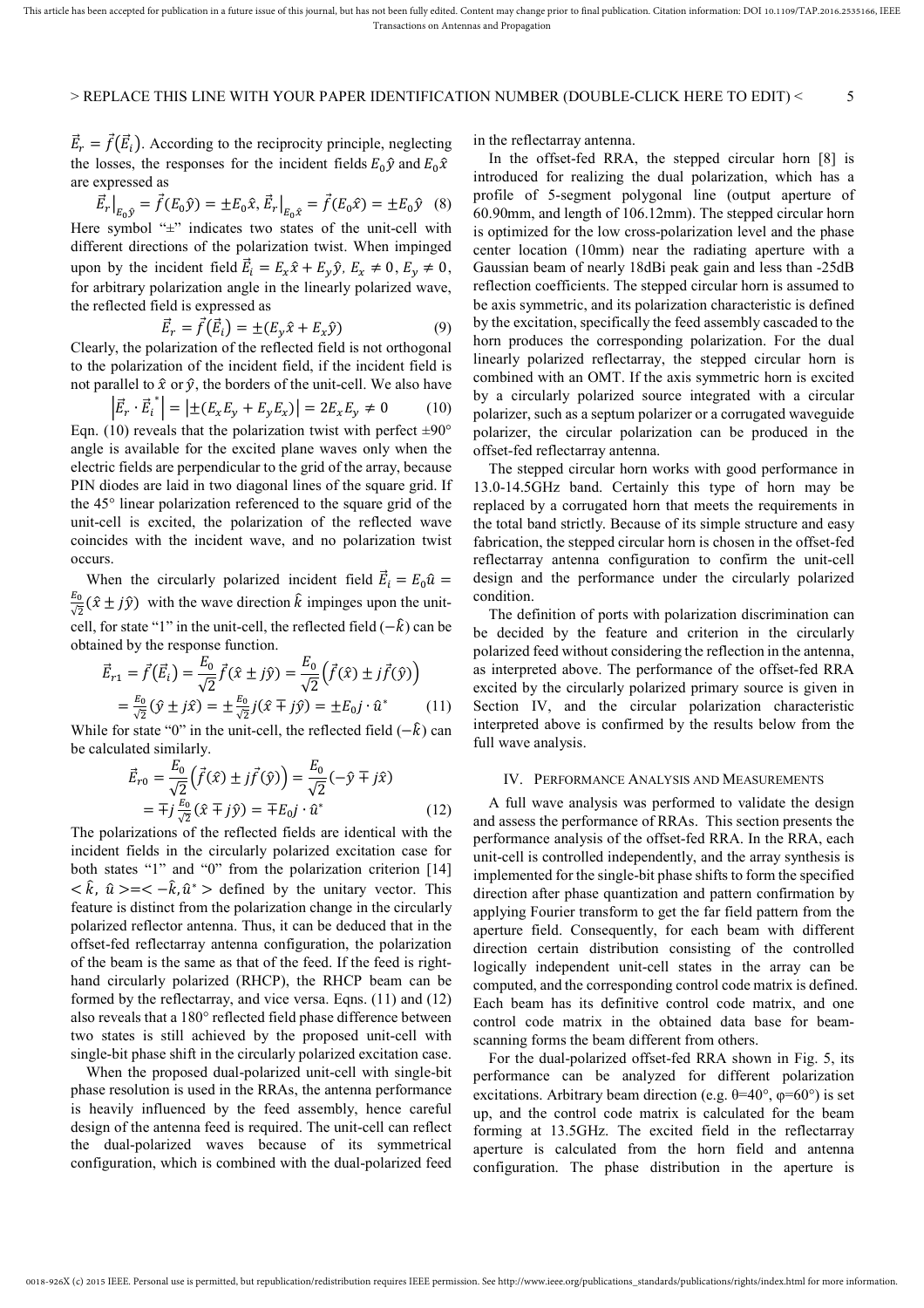determined by the beam direction. The required phase shifts in the array are discretized by 180°, and the states composed of "1" and "0" (corresponding to bias voltages "+5V" and "-5V") in the array define the control code matrix, as shown in Table I for the beam at 13.5GHz with the expected direction. The influence of the phase quantification has been confirmed by transforming the phase-discretized field in the aperture to get the far field pattern by fast Fourier transform (FFT) algorithm, as shown in Fig. 6.

TABLE I REFLECTARRAY CONTROL CODE MATRIX OF THE BEAM IN THE EXPECTED DIRECTION AT 13.5GHZ FOR THE OFFSET-FED CONFIGURATION **Col. Row <sup>1</sup> <sup>2</sup> <sup>3</sup> <sup>4</sup> <sup>5</sup> <sup>6</sup> <sup>7</sup> <sup>8</sup> <sup>9</sup> <sup>10</sup> 1 1 1 1 1 1 0 0 0 1 0 0 0 0 0 0 1 1 1 0 1 1 1 1 1 0 0 0 0 1 0 0 0 0 1 1 1 1 0 0 1 1 1 0 0 0 0 1 1 1 1 1 1 1 1 1 0 0 0 1 0 0 0 0 0 1 1 1 0 0 1 1 0 0 0 0 0 1 1 1 1 1 1 1 1 0 0 0 0 1 0 0 1 1 1 1 1 0 0 0**

The offset-fed RRA was analyzed using HFSS according to the control code matrix given in Table I. The results, presented in Fig. 7 and Table II, correspond to a beam in the expected direction ( $\theta$ =40°,  $\varphi$ =60°). It can be discovered that the polarization of the antenna beam is different from that of the feed when the feed is linearly polarized, parallel to the feed coordinate axis Xf or Yf. However, for the circularly polarized feed excitation, the reflection from the reflectarray with polarization twist does not change the polarization, and the beam keeps the same polarization to the primary source. The performance is stable in the operating frequency band, and the variation of antenna peak gain is limited to be less than 3dB, as shown in Table II. The peak efficiency of this antenna, which appears to be less than 15%, is mainly limited by some factors as follows. (1) RF loss in the element (about 1dB absorbed by the resistance in PIN diodes), (2) Phase error caused by two phase states (0 degree and 180 degree), about 5.4dB reduction in directivity as shown in [17], (3) Space-feeding efficiency



Fig. 6. Calculated radiation pattern of the beam direction ( $\theta$ =40°,  $\varphi$ =60°) in the offset-fed reconfigurable reflectarray antenna at 13.5GHz after FFT.

(about 70%) in the offset-fed configuration, and (4) Some other losses due to the reflection and scattering. The RRA has the beam-scanning ability with easy control at the expense of the efficiency. It can be also noticed from Table II that the antenna gain of the vertical polarization at 14.5GHz in the case of horizontally polarized feed excitation drops by about 1.6dB, compared with its counterpart. The reason is that the incident angles for some unit-cells in the reflectarray are beyond 30°. This effect can also be supported by the obvious disparity of the reflection coefficients between two polarizations in Fig. 3 (a) at the frequencies near 14.5GHz in the oblique incidence cases. Some unit-cells in the margin of reflectarray deteriorates the performance for the parallel polarization incidence, and the relation of the electric field to the incidence plane is of importance to the transformation coefficients of polarization in the situations with large incident angles, while the performance maintains well for the vertical polarization incidence.



Fig. 7. Simulated radiation pattern of the beam direction ( $\theta$ =40°,  $\varphi$ =60°) in the offset-fed reconfigurable reflectarray antenna at 13.5GHz after the FWA.

The reflection coefficients of the antenna are still below -25dB in virtue of the offset-fed configuration, and the side lobe levels (SLL) are about -10dB due to the extremely large phase quantification, but the beam in the expected direction is formed in the operating frequency band, and the cross-polarization level in the main beam is approximately -20dB. The detailed results are displayed in Fig. 8.

TABLE II PERFORMANCE SUMMARY OF THE OFFSET-FED RECONFIGURABLE

| REFLECTARRAY WITH MULTI POLARIZATION |                     |                 |         |         |         |
|--------------------------------------|---------------------|-----------------|---------|---------|---------|
| <b>Polarization</b>                  | <b>Polarization</b> | Peak Gain (dBi) |         |         |         |
| of feed                              | of beam             | 13.0GHz         | 13.5GHz | 14.0GHz | 14.5GHz |
| Horizontal                           | Vertical            | 16.5            | 17.4    | 17.5    | 15.9    |
| Vertical                             | Horizontal          | 16.8            | 17.3    | 17.3    | 17.6    |
| <b>LHCP</b>                          | <b>LHCP</b>         | 16.8            | 17.3    | 17.5    | 16.8    |
| <b>RHCP</b>                          | <b>RHCP</b>         | 16.6            | 17.3    | 17.3    | 16.7    |

The randomness in choosing the direction for the reconfigurable beam and the obtained antenna performance verify the beam-steering ability of the offset-fed RRA with 180° phase resolution and the proposed unit-cell based on the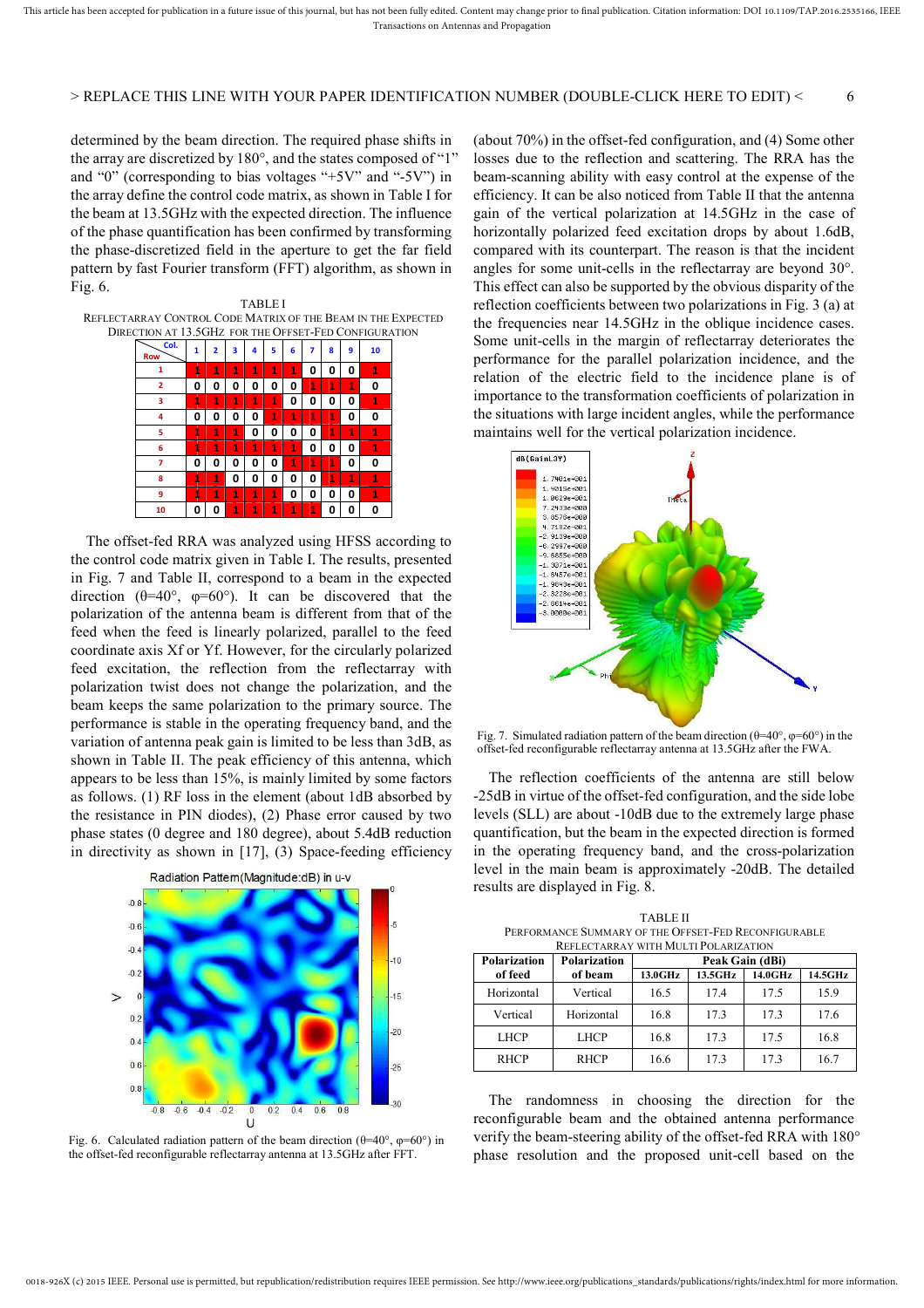polarization twist. Deduced from (11) and (12), the relation between the polarization of the antenna beam and the primary source, for the antenna under the circularly polarized excitation, is confirmed by the FWA definitely, after the calculated results are summarized.



Fig. 8. Comparison of the co-polar and cross-polar radiation patterns (beam direction:  $θ=40°$ ) in  $φ=60°$  cutting plane for the offset-fed reconfigurable reflectarray antenna at 13.5GHz after FWA.



Fig. 9. Prototype of the offset-fed reconfigurable reflectarray antenna under test in the chamber.

A prototype of the offset-fed RRA was manufactured, as demonstrated in Fig. 9, and the antenna prototype was tested by the near field measurement system to obtain the beam-scanning patterns at 13.5GHz with gains ranged from 15.7 to 16.5dBi.



Fig. 10. Measured pattern results for the prototype of the offset-fed RRA to demonstrate the beam-scanning at 13.5GHz.

Measured pattern results are given in Fig. 10 to show that the beam of the single-bit phase-shift RRA can be electronically controlled to scan with a wide range.

In this experiment, the method for computing the control code matrices according to the beam directions is examined, and it works well to predict the antenna beam and to estimate the influence of the phase shift with single-bit resolution. Through the performance analysis and measurements, the novel RRAs with the single-bit phase resolution for Ku-band satellite applications are validated. The polarization characteristics of the offset-fed RRA are analyzed, and its beam- scanning ability is confirmed by the fabricated prototype. Some influences not involved in the array synthesis are assessed in the calculation and experiment.

#### V. CONCLUSIONS

A novel Ku-band multilayer reflectarray with 10×10 unit cells has been presented and investigated. The dual-polarized unit-cell with 180° phase resolution, combined with the ability to twist the polarization in the linearly polarized wave, enables the reflectarray to perform beam scanning. The polarization twist is controlled by switching states of the integrated PIN diodes in each unit-cell, thus a control code matrix is required for the complete reflectarray, which defines the direction of the reflected beam. In addition, the unit-cell is able to form a circularly polarized beam, if the primary source is also circularly polarized. This feature is confirmed by the offset-fed RRA, and no polarization change occurred after the reflection of the reflectarray in the circularly polarized excitation case. Also, in the offset-fed RRA the beam in arbitrary direction is designed by this method and analyzed to confirm the beamscanning. The summarized results demonstrate the antenna beam-scanning ability, which are derived from full wave analyses.

In this paper, the design method is outlined for RRAs, including the beam forming and control. Additionally, the designs of associated components for the proposed RRAs are presented, and the principles of the unit-cell and the polarization twist are also discussed. More details and manufacture factors are taken into account to anticipate accurately the final available RRA performance. In spite of low efficiency, compared with conventional phased array antennas, the RRAs based on the single-bit phase shift remain of interest due to its low cost and easy realization for the beam control. In future applications, the performance could be enhanced further, and the aperture size will be increased for higher resolution. In this case, the technical advantages of the RRAs with single-bit phase shift will be highlighted.

The polarization twist, utilized in the proposed RRAs, offers frequency independence for wideband performance. This method also has potential for integrating the unit-cell with a polarizing grid in folded reflectarrays, where low structural profiles may be achieved, an important factor for antenna designers.

In conclusion, the numerical study of the RRA, the experimental results from the unit-cell in the WGS and the measurements for the antenna prototype presented here,